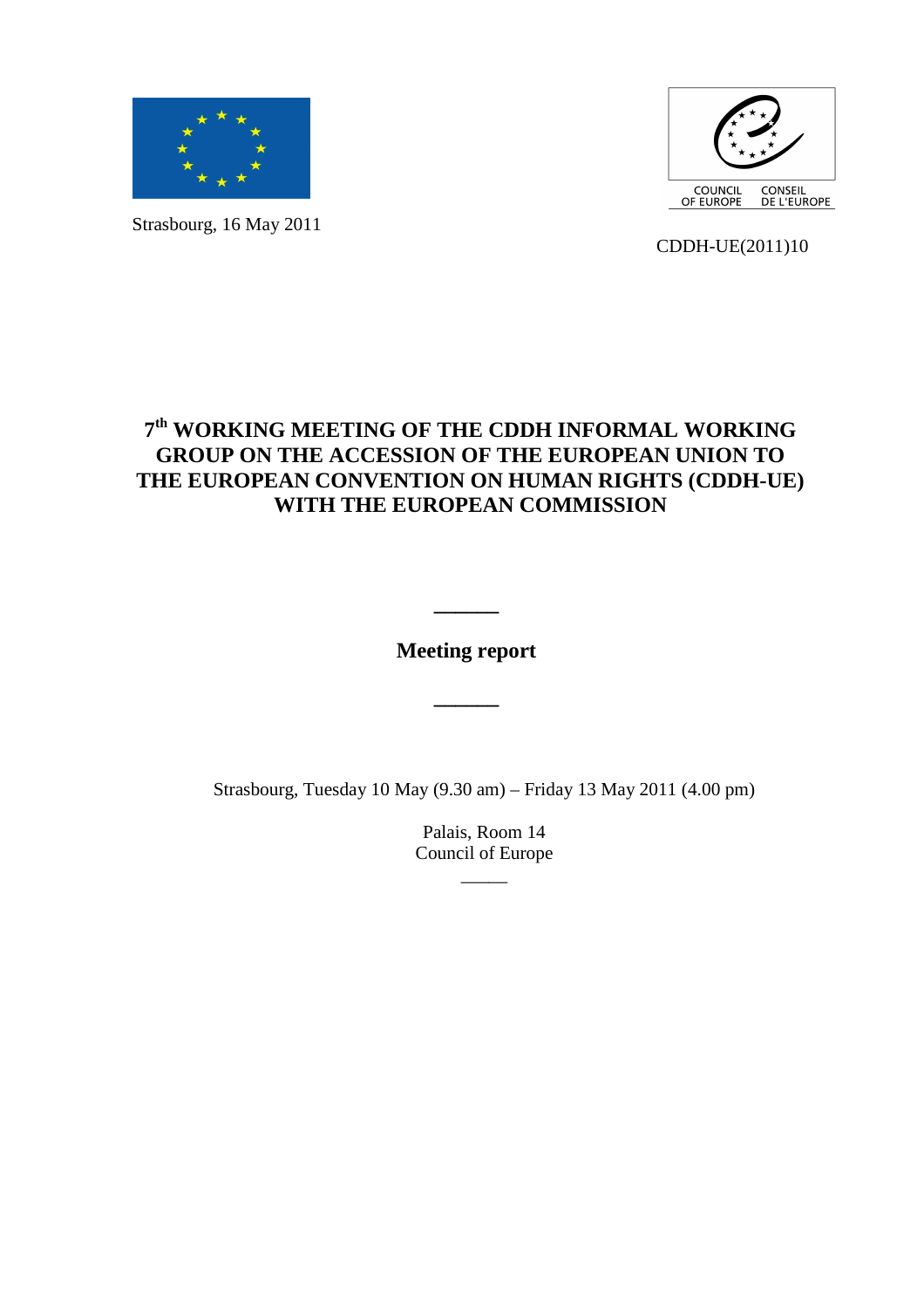## **Item 1: Opening of the meeting and adoption of the agenda**

1. The seventh working meeting of the CDDH informal working group on the accession of the European Union to the European Convention on Human Rights (CDDH-UE) with the European Commission was held in Strasbourg on 10-13 May 2011 with Ms Tonje MEINICH (Norway) in the Chair. The list of participants can be found in Appendix I. The agenda as adopted and the references to the working documents appear in Appendix II.

#### **Item 2: Elaboration of the accession instrument(s): examination of a draft agreement on the accession of the EU to the Convention and of its explanatory report**

2. The participants examined the revised version draft agreement on the accession of the EU to the Convention (document CDDH-UE(2011)06). In doing so, they also took account of written submissions by one delegation of the Steering Committee for Human Rights (CDDH) and by civil society (joint submission by the AIRE Centre and Amnesty International).

3. The participants agreed on an amendment to the Preamble referring to the respect of human rights by the EU, but not on the insertion of a reference to the relevant EU legal texts.

4. Concerning Article 1, the participants agreed to delete the reference to Article 3 of Protocol No. 4 to the ECHR ("territory of a state") from the interpretative clause in Article 1.2.(d) of the Accession Agreement. It was also decided to provide additional clarification on the possibility for the EU to avail itself of derogations pursuant to Article 15 ECHR in the explanatory report. One participant reserved his position on various aspects of Articles 1 and 3.

5. Concerning Article [3] of the Accession Agreement, the participants agreed to provide additional clarification in the explanatory report as regards the modalities of making reservations to the Convention.

6. With regard to the co-respondent mechanism (Article [4]), the participants agreed on the need to avoid duplication of the description of the mechanism in the Convention and in the Accession Agreement. It was therefore agreed to provide for the creation of the mechanism in Article 36 ECHR, and to describe its functioning in the Accession Agreement.

7. As for the provisions laying down the conditions for the application of the corespondent mechanism (i.e. Article [4] (2) and (3)), the participants considered a revised proposal focusing on the compatibility with the Convention of a provision of European Union law, rather than on the compatibility of the obligations of High Contracting Parties under European Union law with their obligations under the Convention. Although participants reserved their position on the proposal, it was agreed to consider it as the basis for future work on the co-respondent mechanism. It was decided to specify in the explanatory report that the wording proposed would also cover applications raising issues of binding interpretations of EU law and positive obligations arising from the Convention.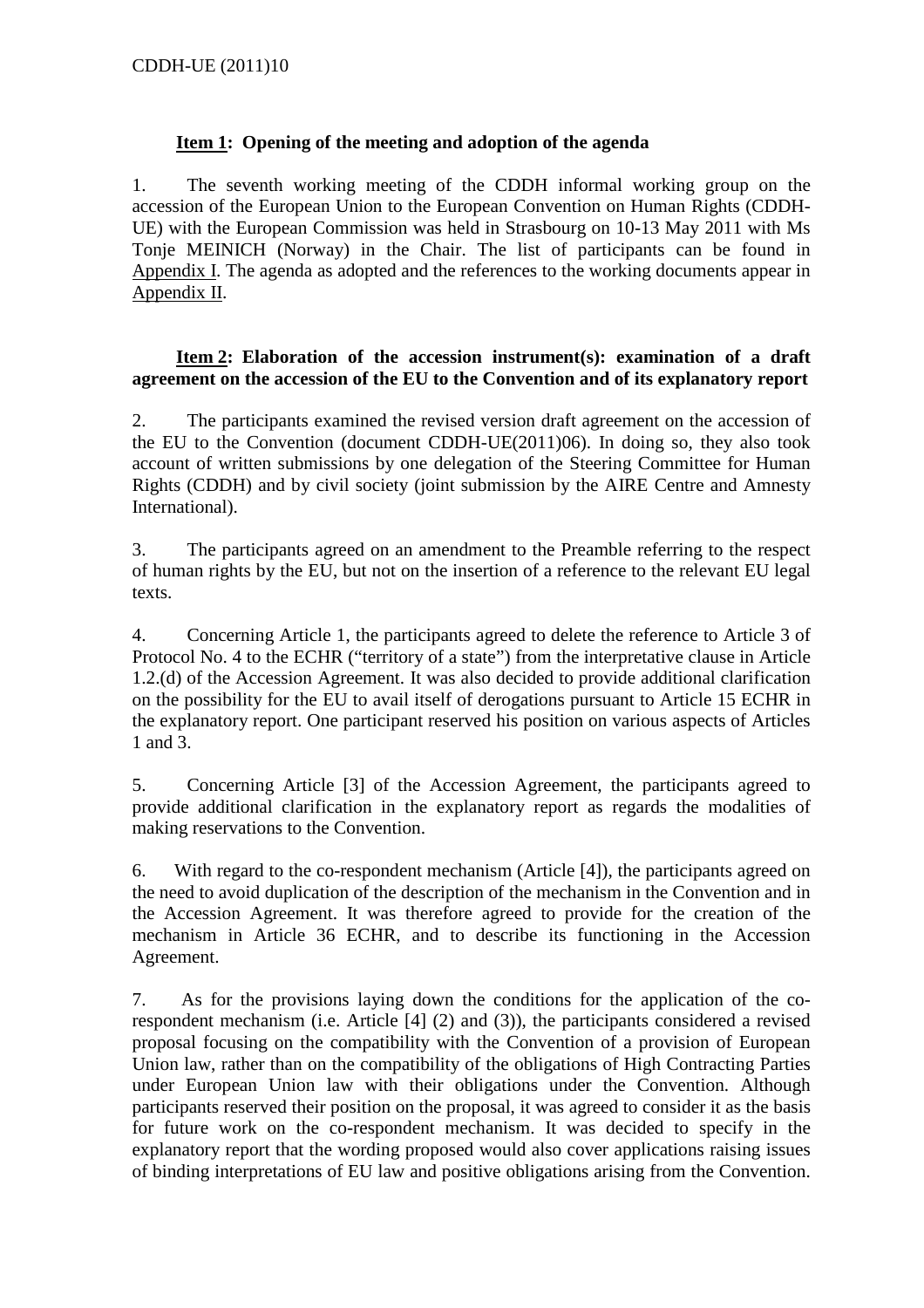The explanatory report should also further clarify the difference between the terms "respondent" and "co-respondent".

8. The participants also agreed upon slight amendments of Article [4] (4), and a revised proposal on the procedure of the co-respondent mechanism as laid out in Article [4] (5), in particular with regard to the criteria for the assessment of a request by a High Contracting Party to become a co-respondent. Concerning the prior involvement of the Court of Justice of the European Union (Article [4] (6)), the participants agreed on a revised proposal as a basis for further work. Two participants maintained a reservation of principle on this issue.

9. As regards the participation of the respondent and the co-respondent in the proceedings, there was an agreement on the need for a provision referring to this issue in the Accession Agreement. The participants remained however divided over two wording alternatives, one focusing generally on the joint appearance of the parties in the proceedings and the other focusing specifically on their joint responsibility in case the Court finds a violation.

10. The participants agreed to include in Article [5] of the Accession Agreement an amendment to Article 29 ECHR to the same effect as the amendment to the heading of Article 33 ECHR ("inter-Party applications"). They also decided to insert a provision in Article [6] of the Accession Agreement confirming that the procedure before the Court of Justice of the EU does not constitute a procedure of international investigation or settlement as defined in Article 35.2(b) ECHR. Participants also agreed that the explanatory report should further clarify the definition of "Court of Justice of the EU", including in the light of the recent judgment of the European Court of Human Rights in the case of *Karoussiotis v. Portugal* (no. 23205/08; judgment of 1 February 2011).

11. The participants considered the provision on the election of judges (Article [7] of the Accession Agreement) and agreed on the text, with minor changes. As to whether this provision should appear only in the Accession Agreement or as an amendment to the Convention itself, it was agreed to take a final decision once the wording and placement of the provision on the participation of the EU in the Committee of Ministers had been agreed upon.

12. The participants then discussed the provision on the participation of the EU in the Committee of Ministers (Article [8] of the Accession Agreement), focusing at first their attention on the question of the supervision of the execution of judgments. There was understanding on the principle that the EU should participate in the supervision of the execution of judgments. On the other hand, it was recognised that the proposed draft did not yet address the question of granting voting rights in the Committee of Ministers to an entity which is not a member of the Council of Europe. It was acknowledged that voting in the Committee of Ministers in the supervision of the execution of judgments was rather the exception than the rule, as decisions are regularly adopted by consensus. Nevertheless, the participants raised the issue that the EU and its member States (in total amounting to 28 out of 48 Parties after accession) could potentially take coordinated positions in the event of a vote ("block voting"), and recognised the need to find appropriate guarantees to safeguard the effective functioning of the system of supervision of the execution of judgments in all cases.

13. The European Commission provided the following information on the relevant EU law: the EU and its member States have no obligations under EU law to act in a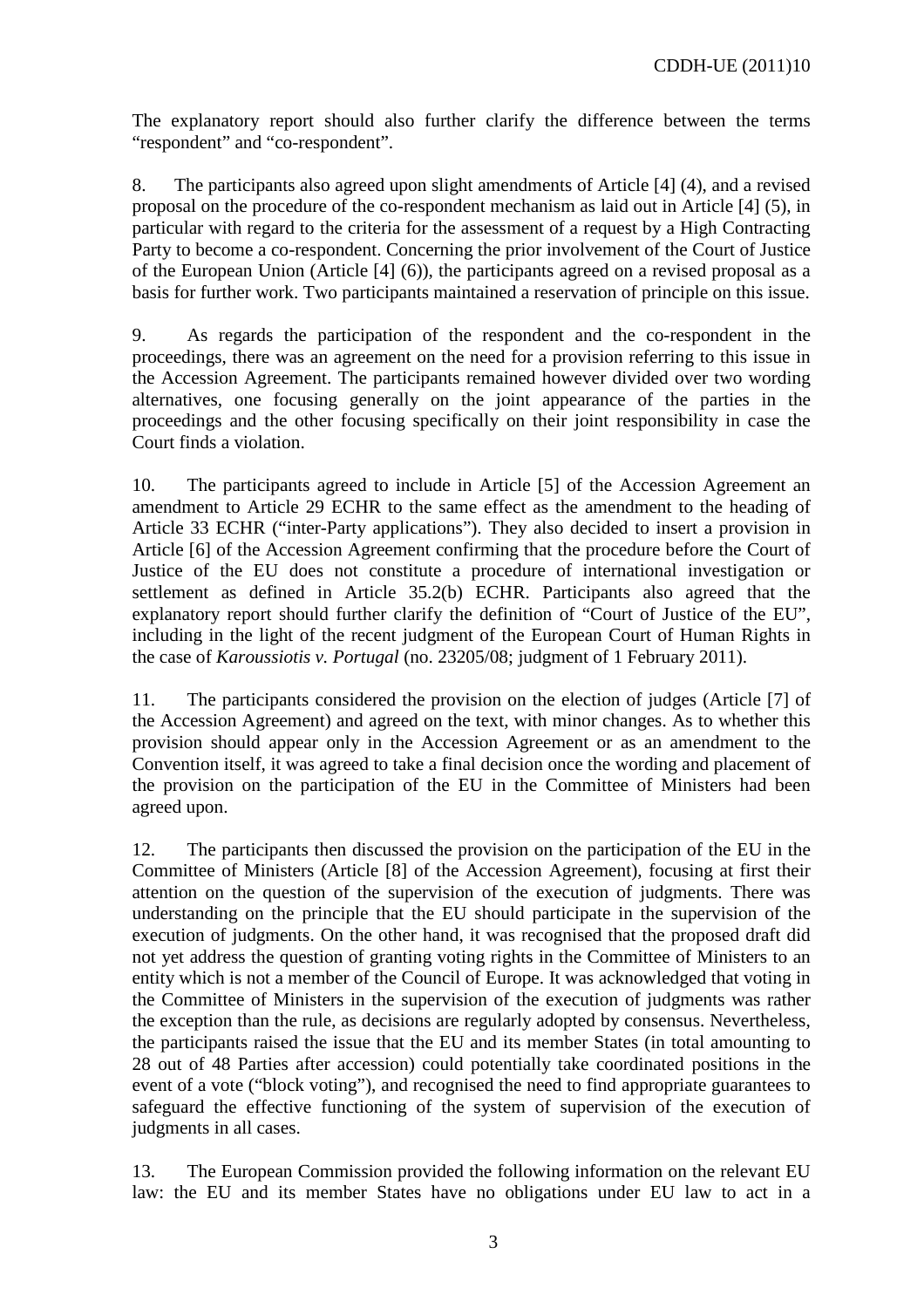coordinated manner concerning judgments against High Contracting Parties which are not members of the EU, even where the EU expresses a position or exercises its right to vote; the EU is precluded, for reasons pertaining to its internal legal order, from expressing a position or exercising its right to vote regarding judgments against a High Contracting Party which is a member state of the European Union in cases where the European Union is not a co-respondent to the proceedings; in the case of judgments in which the EU would be respondent or co-respondent, the EU and its member States would have an obligation to act in a coordinated manner, including in terms of voting.

14. As regards judgments against High Contracting Parties which are not members of the EU and judgments against a High Contracting Party which is a member state of the European Union in cases where the European Union is not a co-respondent to the proceedings, it was proposed to add a declaration in an annex to the accession agreement, which would form an integral part thereof, presenting the current status of EU law in this respect. The participants asked the Legal Advice Department of the Council of Europe to provide an opinion on the legal value of such an annex, and on the possible impact on it of future modifications of the EU law having an effect on the repartition of competences between the EU and its member States.

15. As regards judgments in which the EU would be respondent or co-respondent, it was proposed to add to the Accession Agreement an operative provision aiming at ensuring that the exercise of combined votes by the EU and its member States will not prejudice the effective exercise by the Committee of Ministers of its supervisory functions. To that effect, it was proposed to amend the Rules of the Committee of Ministers for the supervision of the execution of judgments and of the terms of friendly settlements. Such amendments should deal, in particular, with the voting procedures in the context of infringement procedures (Article 46 (4) ECHR), interim and final resolutions (Article 46 (2) ECHR), as regards cases in which the EU is respondent or co-respondent. The need to ensure that the proposed amendments are not in contradiction with but merely supplement the provisions of the Convention was stressed. One participant also raised the question whether such amendments should also cover cases against States which are not members of the EU.

16. While recognising the potential risk of introducing complex voting rights into a mechanism which has so far functioned smoothly resorting only exceptionally to formal votes, the participants considered that this seemed to be the only politically and technically practicable solution. It was however agreed that this should by no means be seen as a departure from the established practice to adopt decisions on the supervision of the execution of judgments in the Committee of Ministers by consensus, which should at least be reflected in the explanatory report to the Accession Agreement.

17. The Secretariat presented a draft proposal for the annex, the operative provision and the amendments to the rules of the Committee of Ministers, revised on the basis of the discussion. While the participants reserved their position as to this proposal, it was considered a valuable basis for further discussion at the next meeting.

18. With regard to the proposed provision for Article [8] of the Accession Agreement, the participants agreed to amend the proposed text, pending a final definition of all the questions indicated above. Participants did not, however, yet take a decision as to whether this provision should appear only in the accession agreement (in the light of the proposed revision of Article 59 (2) ECHR) or as an amendment to the Convention itself. While a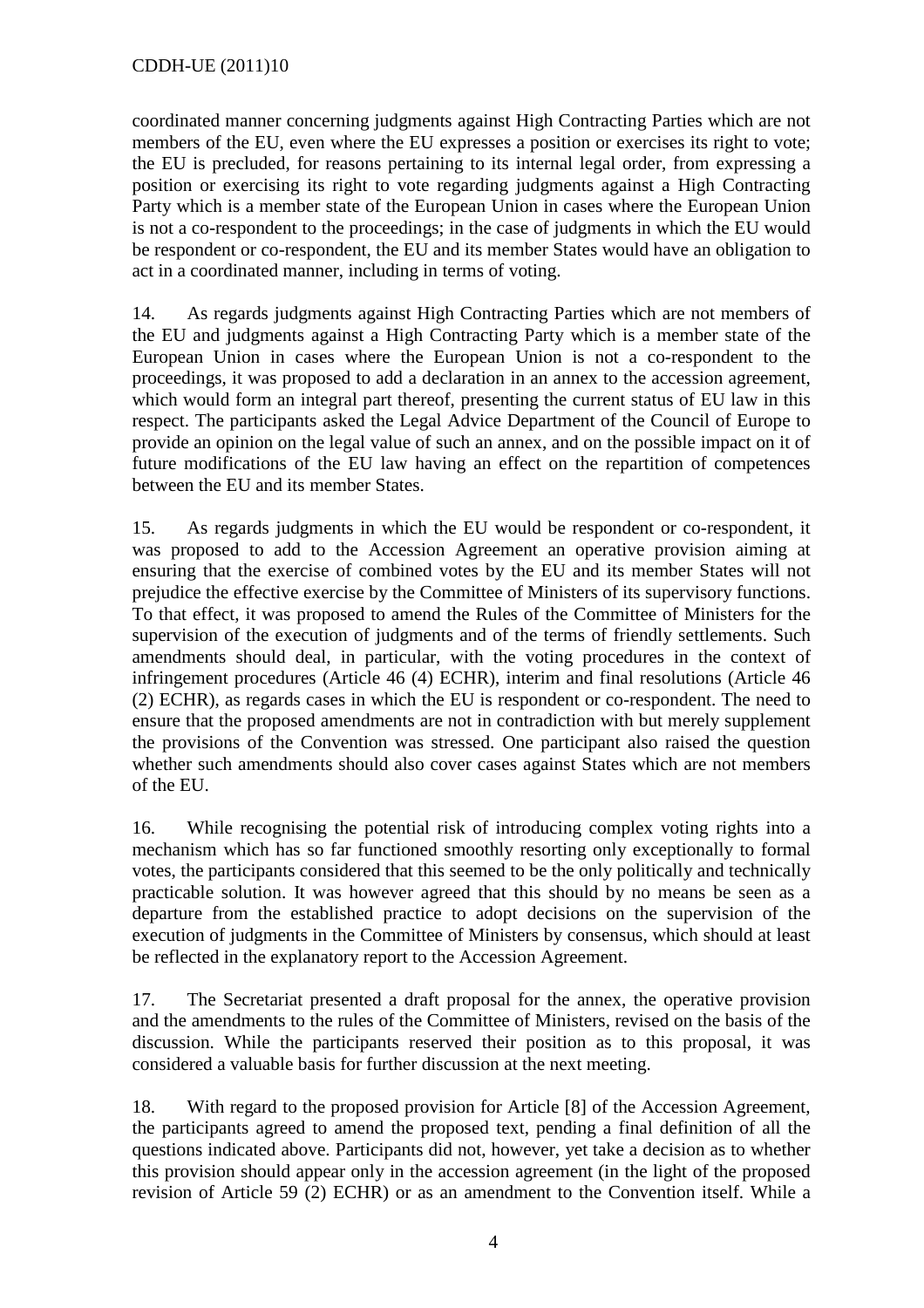majority of the participants preferred the former, it was decided to ask the Legal Advice Department of the Council of Europe to clarify whether that option would be legally feasible. The Legal Advice Department of the Council of Europe was also asked to provide clarification on a number of other questions related to the proposed revised drafting and to the powers of the Committee of Ministers when performing functions related to the Convention with the participation of all High Contracting Parties, and to their compatibility with the Statute of the Council of Europe.

19. The participants considered a revised proposal for Article [9] of the Accession Agreement concerning the participation of the EU in the expenditure related to the Convention. While there was consensus on the substance of the issue, several participants noted the complexity of the wording, asked the Secretariat to attempt to simplify the text for the next meeting, and noted that internal consultations would have to be carried out in this respect.

20. No comments were raised about the other articles of the Accession Agreement, on which consensus had been reached at the previous meeting.

21. The participants instructed the Secretariat to revise the draft explanatory report to the Accession Agreement on the basis of the discussion. It was agreed that the Secretariat should submit as soon as possible the revised version of the explanatory report to the participants for comments, and that participants should submit their comments in writing.

22. The draft Accession Agreement, revised on the basis of the discussion of this meeting, appears in Appendix III

### **Item 3.: Any other business**

23. Participants agreed to hold a further consultation with civil society at the next meeting, on Monday 20 June at 14h30.

24. The next and final meeting will be held from Monday 20 June at 9h30 until Friday 24 June 2011 at 16h00.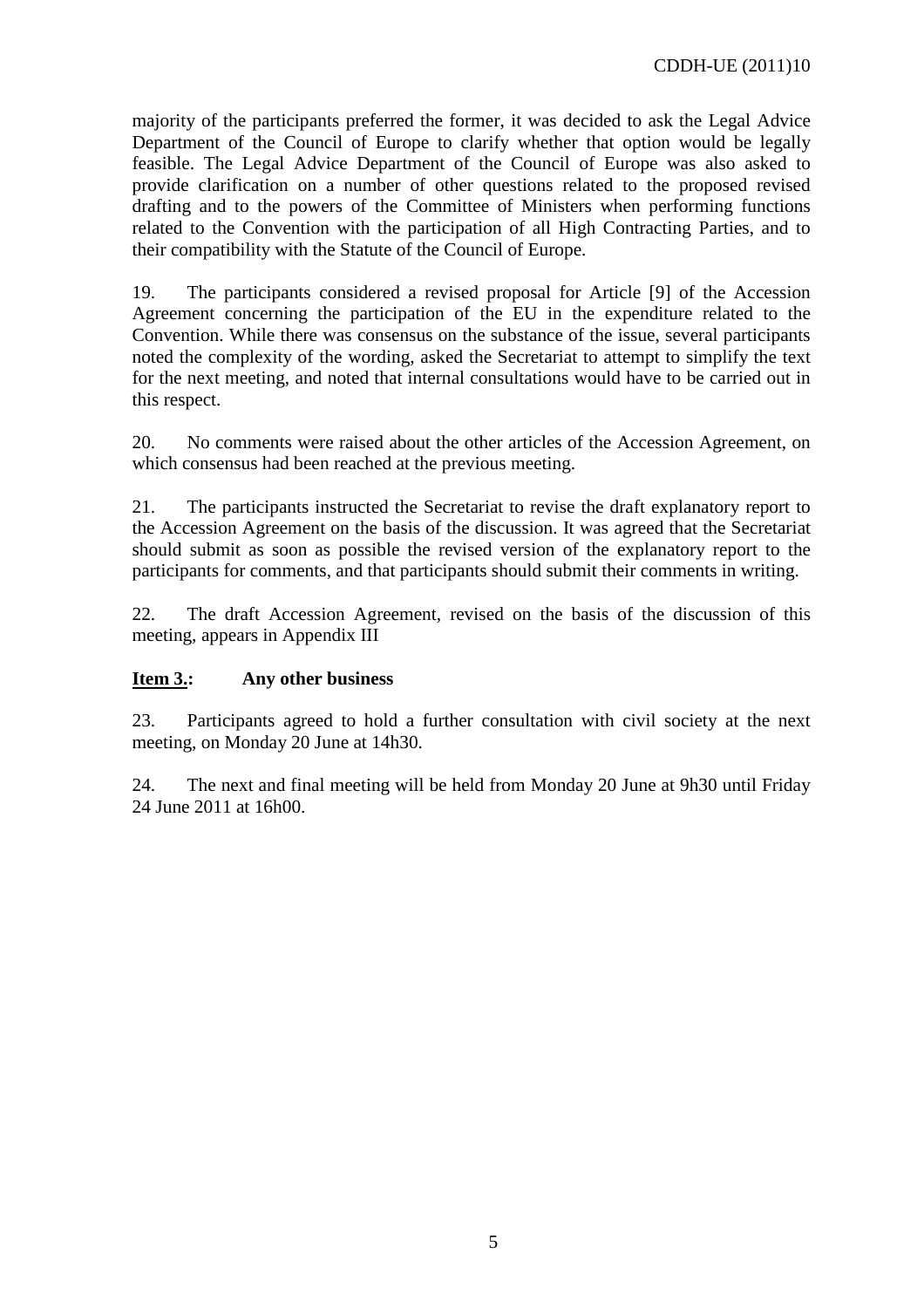## **APPENDIX I**

### **LIST OF PARTICIPANTS**

#### **ARMENIA / ARMENIE**

M. Levon AMIRJANYAN, Chef du département des affaires juridiques, Ministère des affaires étrangères, Place de la République, Yerevan 0010

#### **CROATIA / CROATIE**

Ms Vesna BATISTIĆ KOS, Head of the Department for International Organisations and Human Rights, Directorate for Multilateral Affairs, Ministry of Foreign Affairs and European Integration, Zagreb

#### **FINLAND / FINLANDE**

Mr Arto KOSONEN, Government Agent, Director of the Unit for Human Rights Court and Conventions, Legal Service, Ministry of Foreign Affairs, Valtioneuvosto

Mrs Marjatta HIEKKA, Legislative Counsellor, Unit for Human Rights Courts and Conventions, Legal Service, Ministry for Foreign Affairs

#### **FRANCE**

Mme Anne-Françoise TISSIER, Sous-directeur des droits de l'homme, Agent du Gouvernement, Ministère des affaires étrangères, Paris

#### **GERMANY / ALLEMAGNE**

Mr Hans-Jörg BEHRENS, Permanent Deputy Agent for Human Rights, Bundesministerium der Justiz, Berlin

#### **LATVIA / LETTONIE**

Ms Inga REINE, Government Agent, Representative of the Government of Latvia before International Human Rights Organizations, Ministry of Foreign Affairs, Riga

#### **MONTENEGRO / MONTÉNÉGRO**

Ms Ivana JELIC, Professor in Human Rights Law and Legal Expert to the Ministry, Law Faculty of University of Montenegro, Ministry for Human and Minority Rights of Montenegro, Pravni fakultet, Podgorica

#### **THE NETHERLANDS / PAYS-BAS**

Mr Roeland BÖCKER, Government Agent, Ministry of Foreign Affairs, The Hague

Mr Ivo VAN DER STEEN, Head of the Centre of Expertise on European Law, Ministry of Foreign Affairs, The Hague

#### **NORWAY / NORVEGE**

Ms Tonje MEINICH, *[Présidente/Chair]*, Head of Department of European and International Affairs, Norwegian Ministry of Justice, Oslo

#### **ROMANIA / ROUMANIE**

#### **RUSSIAN FEDERATION / FEDERATION DE RUSSIE**

Mr Oleg MALGINOV, Director, Department for Humanitarian Cooperation and Human Rights, Ministry of Foreign Affairs, Moscow

Mr Ivan VOLODIN, Acting Head of Division, legal Department, Ministry of Foreign Affairs, **Moscow**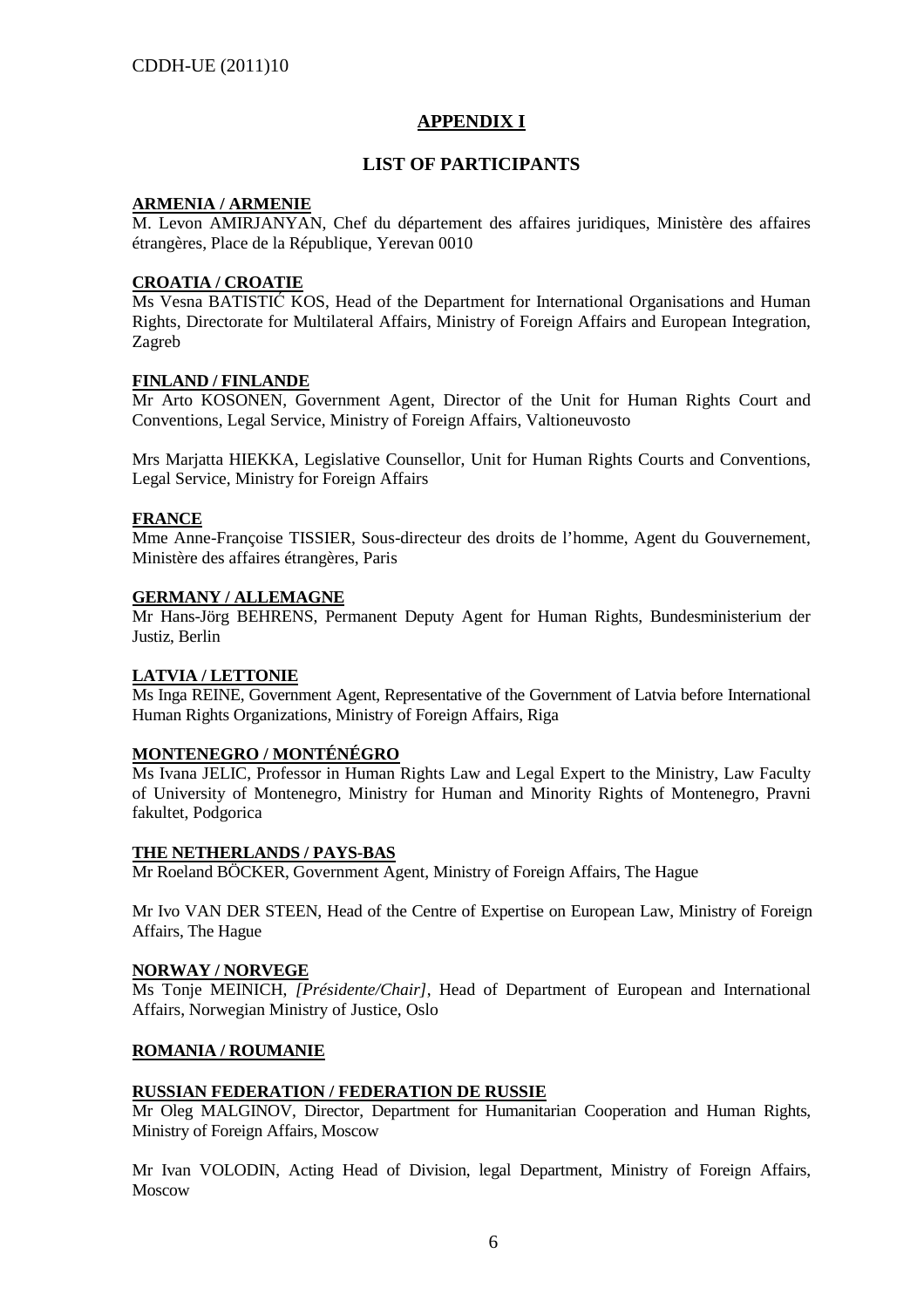#### **SWITZERLAND / SUISSE**

M. Frank SCHÜRMANN, Agent du Gouvernement, Chef de la Section des droits de l'homme et du Conseil de l'Europe, Office fédéral de la justice, Bundesrain 20, CH-3003 Berne

#### **TURKEY / TURQUIE**

Mme Deniz AKÇAY, Adjointe au Représentant permanent de la Turquie auprès du Conseil de l'Europe, Strasbourg

#### **UNITED KINGDOM / ROYAUME-UNI**

Mr Rob LINHAM, Joint Head of Litigation, Legislation and European Institutions; Human Rights Division, Ministry of Justice; London

Ms Kate JONES; Deputy Permanent Representative, United Kingdom Chancery; Strasbourg

#### **EUROPEAN COMMISSION / COMMISSION EUROPÉENNE**

Mr Hannes KRAEMER, Member of the Legal Service, Brussel

Mme Eglantine CUJO, Service juridique de la Commission européenne, Bruxelles

M. Jerome LEGRAND, Administrateur, EEAS, Bruxelles

Mr Luis TARIN MARTIN, Deputy to the Head of Delegation, EU Delegation to Council of Europe, Strasbourg

Ms Julie VONDUNG, Member of the Legal Service, Brussels,

#### **PRIVATE OFFICE OF THE SECRETARY GENERAL AND DEPUTY SECRETARY GENERAL / CABINET DU SECRÉTAIRE GÉNÉRAL ET DE LA SECRÉTAIRE GÉNÉRALE ADJOINTE**

M. Alexandre GUESSEL, Conseiller / Adviser

#### **COMMITTEE OF MINISTERS / COMITE DES MINISTRES**

#### **THE COMMITTEE OF LEGAL ADVISERS ON PUBLIC INTERNATIONAL LAW (CAHDI) / LE COMITÉ DES CONSEILLERS JURIDIQUES SUR LE DROIT INTERNATIONAL PUBLIC (CAHDI)**

Mr Erik WENNERSTROEM, Principal Legal Adviser on International Law, Ministry for Foreign Affairs, International Law and Human Rights Department, Stockholm

#### **THE REGISTRY OF THE EUROPEAN COURT OF HUMAN RIGHTS / LE GREFFE DE LA COUR EUROPÉENNE DES DROITS DE L'HOMME**

Mr Michael O'BOYLE, Greffier adjoint de la Cour /Deputy Registrar of the Court

M. Johan CALLEWAERT, Greffier Adjoint de la Grande Chambre / Deputy Grand Chamber Registrar

#### **SERVICE DE L'EXECUTION DES ARRETS DE LA COUR / DEPARTMENT FOR THE EXECUTION OF THE JUGMENTS OF THE COURT**

Mme Irène KITSOU-MILONAS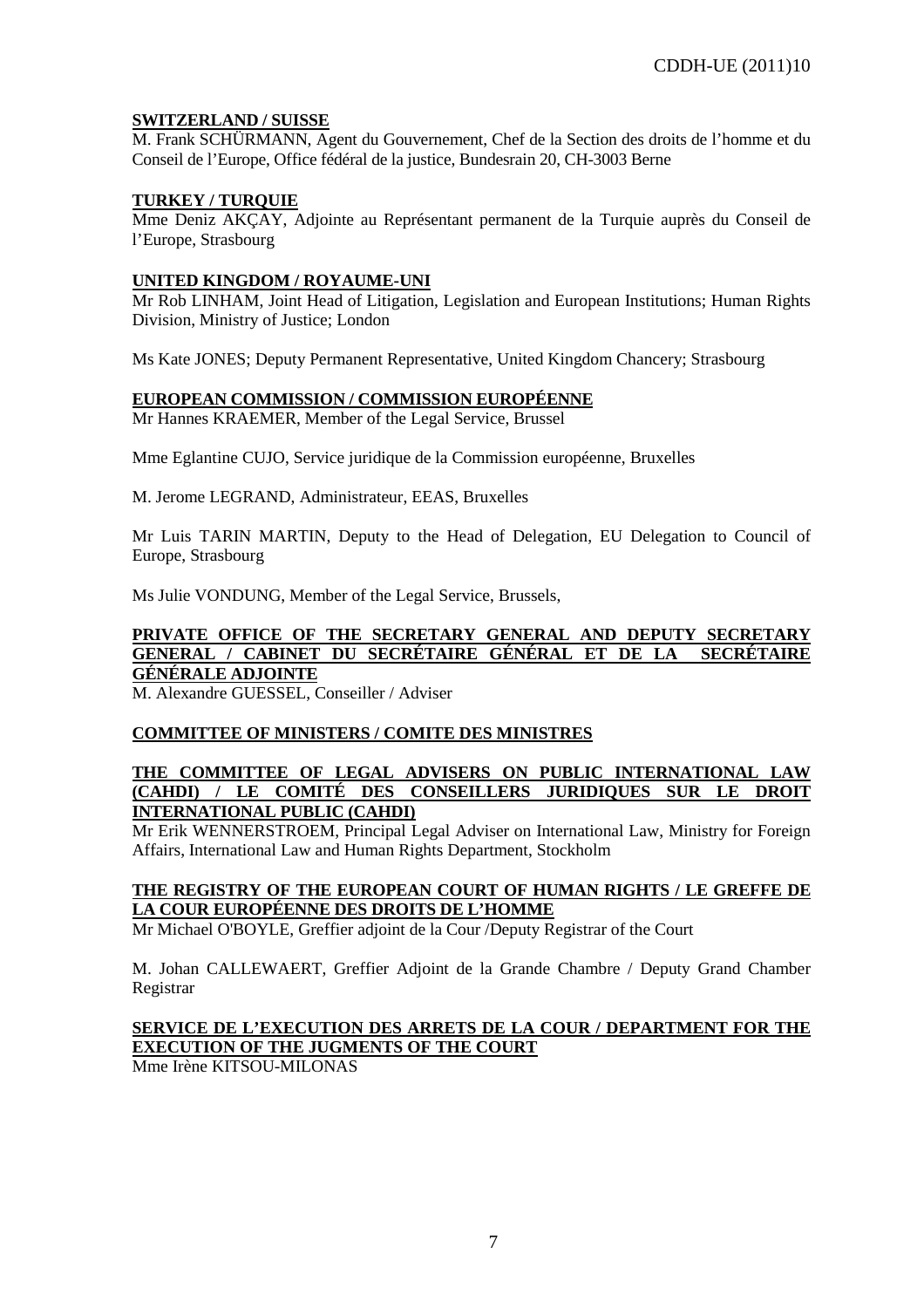\* \* \*

**Directorate General of Human Rights and Legal Affairs – DG-HL / Direction générale des droits de l'Homme et des affaires juridiques – DG-HL Council of Europe/Conseil de l'Europe, F-67075 STRASBOURG CEDEX**

M. Philippe BOILLAT, Director General / Directeur Général

Mr Jan KLEIJSSEN, Director of Standard-Setting / Directeur des activités normatives

Mr Jörg POLAKIEWICZ, Head of Department / Chef de Service, Human Rights Development Department / Service du développement des droits de l'Homme

Mr Daniele CANGEMI, Head of Division / Chef de Division, Human Rights Law and Policy Division / Division du droit et de la politique des droits de l'Homme, Secretary of the CDDH-UE / Secrétaire du CDDH-UE

Mr Matthias KLOTH, Administrator, Human Rights Law and Policy Division / Division du droit et de la politique des droits de l'Homme

Mme Frédérique BONIFAIX, Assistant / Assistante, Human Rights Law and Policy Division / Division du droit et de la politique des droits de l'Homme

**Interpreters / Interprètes:** 

Chloé CHENETIER Robert SZYMANSKI Julia TANNER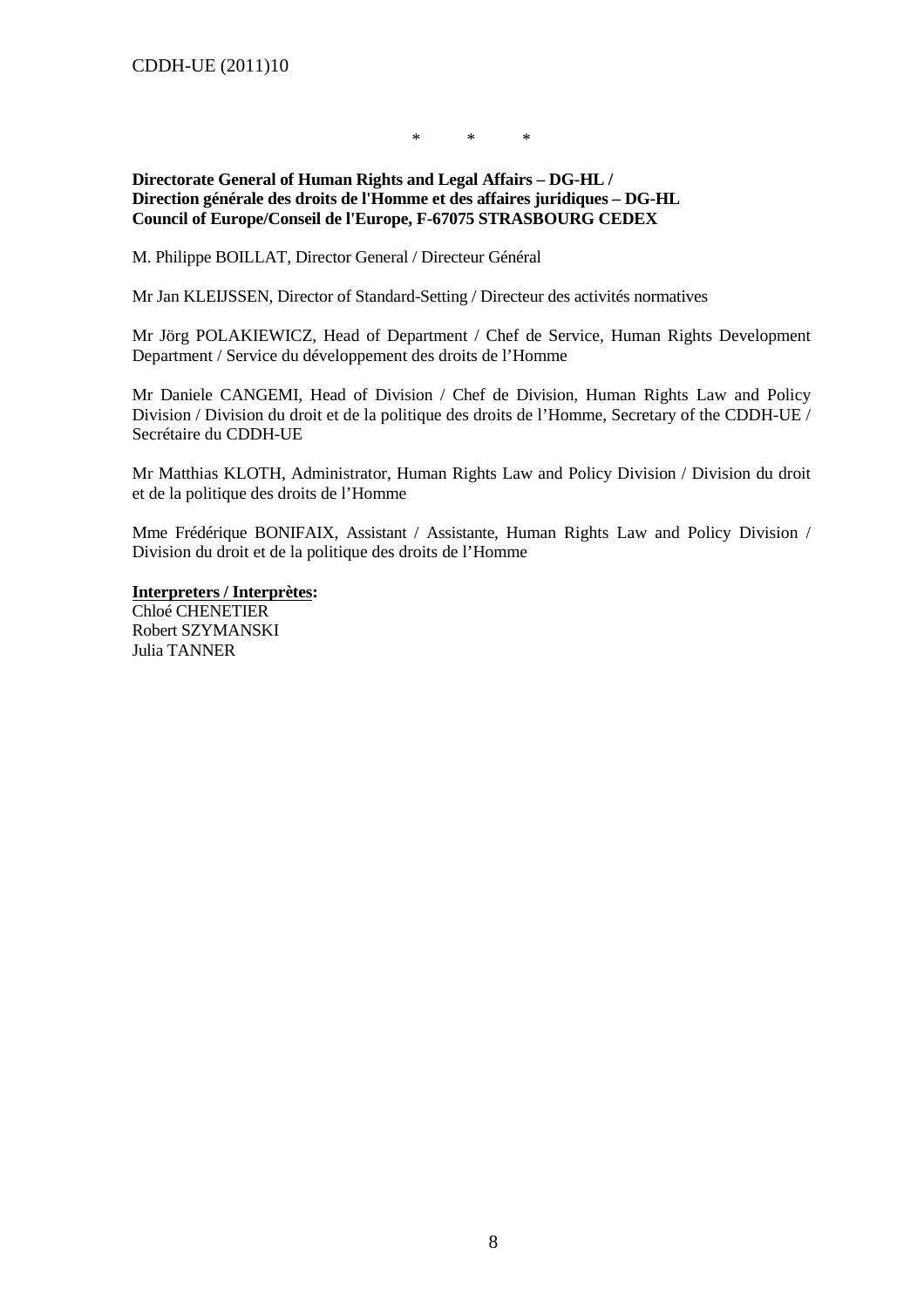# **APPENDIX II**

## **AGENDA**

## **1. Opening of the meeting and adoption of the agenda**

### **2. Elaboration of the accession instrument(s): examination of the draft revised agreement on the accession of the EU to the Convention and of its draft revised explanatory report**

#### **Working documents**

| Draft revised agreement on the accession of the EU to the $\vert$ CDDH-UE(2011)06<br>Convention accession                               | Appendix III    |
|-----------------------------------------------------------------------------------------------------------------------------------------|-----------------|
| Draft revised explanatory report to the draft revised agreement on $\vert$ CDDH-UE(2011)08<br>the accession of the EU to the Convention |                 |
| Comments of the Italian Delegation on the draft revised agreement  <br>on the accession of the EU to the Convention accession           | CDDH-UE(2011)09 |

#### **Reference documents**

| Relevant excerpts from 72th CDDH meeting report<br>(Strasbourg, 29 March - 1st April 2011)                                                                                                                                                                                                                                                            | CDDH-UE(2011)07        |
|-------------------------------------------------------------------------------------------------------------------------------------------------------------------------------------------------------------------------------------------------------------------------------------------------------------------------------------------------------|------------------------|
| $6th$ working meeting report (15-18 March 2011)                                                                                                                                                                                                                                                                                                       | CDDH-UE(2011)06        |
| $5th$ working meeting report (25-28 January 2011)                                                                                                                                                                                                                                                                                                     | CDDH-UE(2011)03        |
| $4th$ working meeting report (6-8 December 2010)                                                                                                                                                                                                                                                                                                      | CDDH-UE(2010)17        |
| $3rd$ working meeting report (19-22 October 2010)                                                                                                                                                                                                                                                                                                     | CDDH-UE(2010)14        |
| $2nd$ working meeting report (20-22 September 2010)                                                                                                                                                                                                                                                                                                   | CDDH-UE(2010)10        |
| $1st$ working meeting report (6-7 July 2010)                                                                                                                                                                                                                                                                                                          | CDDH-UE(2010)05        |
| Observations by the Italian Delegation on the draft agreement on<br>the accession of the EU to the European Convention on Human<br>Rights                                                                                                                                                                                                             | CDDH(2011)06           |
| Comments and Proposals on the draft agreement on the accession of<br>the EU to the Convention (CDDH-UE (2011)04) and on the<br>Explanatory report to the draft agreement on the accession of the<br>EU to the Convention (CDDH-UE(2011)05) submitted by the<br>European Trade Union Confederation (ETUC) to the CDDH-UE<br>Working Group (10/03/2011) | Proposals ETUC/CES     |
| Response of the European Group of National Human Rights<br>Institutions: EU Accession to the ECHR for CDDH-UE meeting<br>on March 15-18 2011                                                                                                                                                                                                          | <b>NHRI</b> Submission |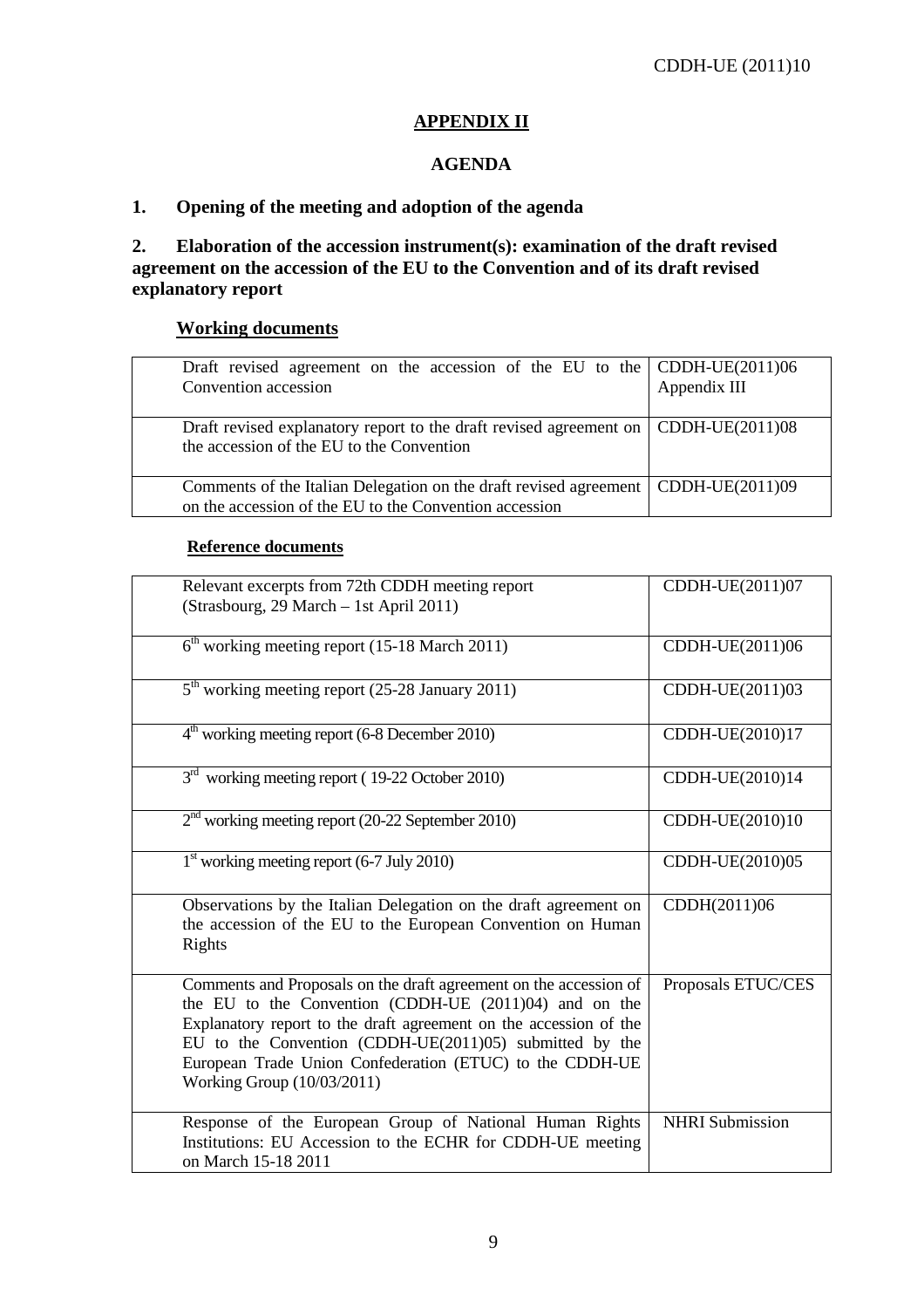| AIRE Centre and Amnesty International submission(14/03/2011)                                                                                                                                                                                                                                                      | AIRE & AI<br>Submission       |
|-------------------------------------------------------------------------------------------------------------------------------------------------------------------------------------------------------------------------------------------------------------------------------------------------------------------|-------------------------------|
| Draft elements for an accession agreement on General Issues and<br>on Technical adaptations to provisions of the ECHR and other<br>instruments with respect to the EU as a contracting party<br>(Chapters A and B of the draft list of issues)                                                                    | CDDH-UE(2010)11               |
| Memorandum by the Secretariat on legal issues raised during the<br>2nd working meeting                                                                                                                                                                                                                            | CDDH-UE(2010)13<br>Restricted |
| Draft elements prepared by the Secretariat on the Procedure before<br>the European Court of Human Rights (Chapter C of the draft list<br>of issues)                                                                                                                                                               | CDDH-UE(2010)12               |
| Draft revised elements prepared by the Secretariat on the<br>Introduction of a co-respondent mechanism                                                                                                                                                                                                            | CDDH-UE(2010)16               |
| Draft additional elements prepared by the Secretariat on<br>Procedural means guaranteeing the prior involvement of the Court<br>of Justice of the EU in cases in which it has not been able to<br>pronounce on compatibility of an EU act with fundamental rights<br>(Item C.5 of the provisional list of issues) | CDDH-UE(2011)02               |
| Draft elements prepared by the Secretariat on Institutional and<br>Financial issues (Chapter D of the draft list of issues)                                                                                                                                                                                       | CDDH-UE(2010)15               |
| Draft elements prepared by the Secretariat on Final Clauses<br>(Chapter E of the draft list of issues)                                                                                                                                                                                                            | CDDH-UE(2011)01               |

**3. Any other business** 

\* \*\*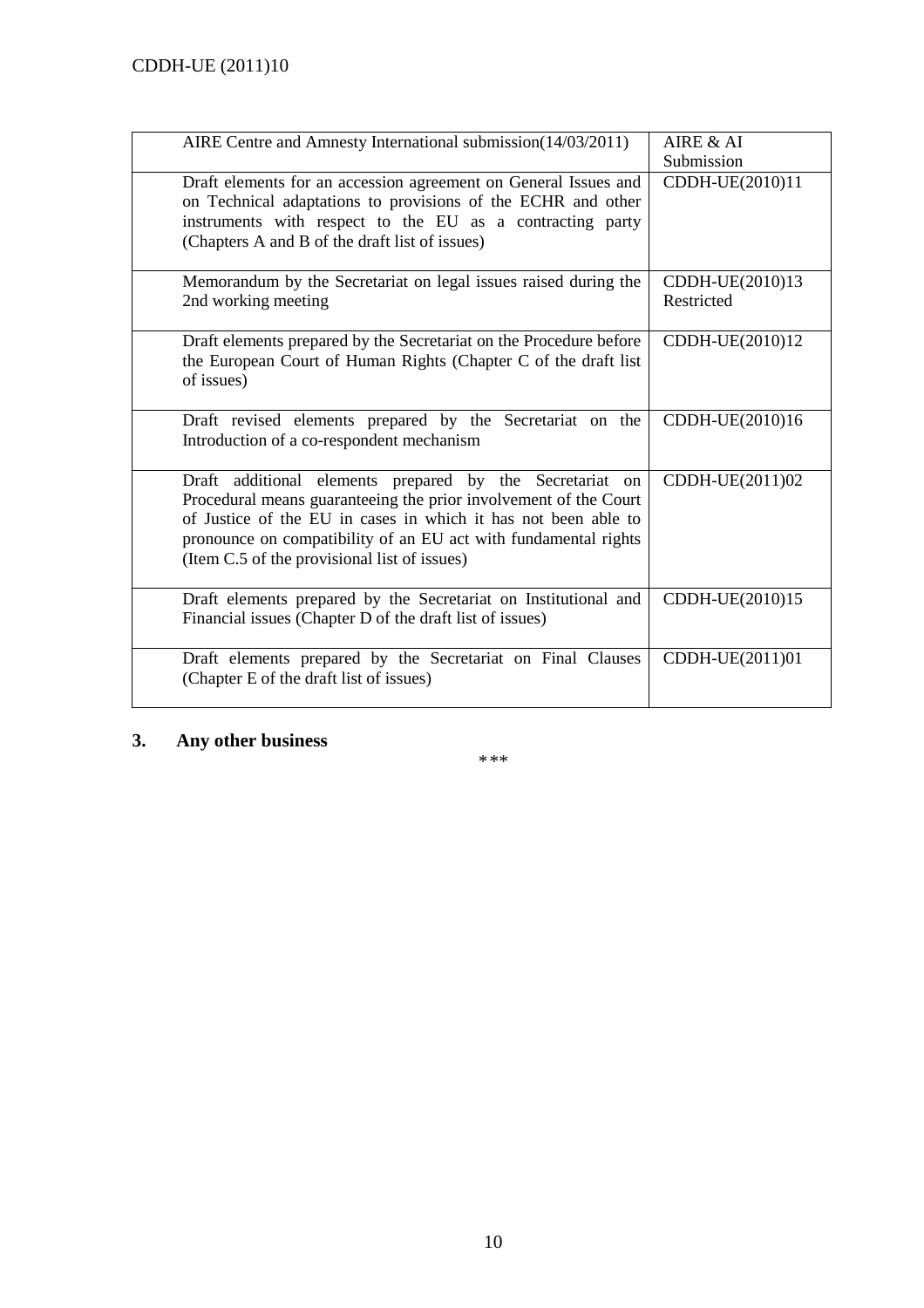### **APPENDIX III**

#### **DRAFT REVISED ACCESSION AGREEMENT**

### *Preamble<sup>1</sup>*

The High Contracting Parties to the Convention for the Protection of Human Rights and Fundamental Freedoms, signed at Rome on 4 November 1950 (hereinafter referred to as "the Convention"), being member States of the Council of Europe, and the European Union,

Having regard to Article 59, paragraph 2, of the Convention,

Considering that the European Union is founded on the respect for human rights and fundamental freedoms[, the observance of which is internally ensured by the Court of Justice of the European Union],

Considering that the accession of the European Union to the Convention will enhance coherence in human rights protection throughout Europe,

Considering, in particular, that the individual should have the right of submitting the action of the European Union to the external control of the European Court of Human Rights,

Considering that, having regard to its specific legal order, the European Union's accession requires certain adjustments to the Convention system to be established by common agreement,

Have agreed as follows:

### *A – General Provisions and Scope of the Accession*

#### **Article 1 – Scope of the accession***<sup>2</sup>*

1. The European Union hereby accedes to the Convention and to Protocols Nos. 1 and 6 to the Convention.

2. Paragraph 2 of Article 59 of the Convention shall be amended to read as follows:

"2. a. The European Union may accede to this Convention and the Protocols thereto. In that event, accession of the European Union to the protocols shall be governed, mutatis mutandis, by Article 6 of the Protocol, Article 7 of Protocol No. 4, Article 7 to 9 of Protocol No. 6, Article 8 to 10 of Protocol No. 7, Articles 4 to 6 of Protocol No. 12 and Article 6 to 8 of Protocol No. 13.

b. The status of the European Union as a High Contracting Party to the Convention and the Protocols thereto shall be further defined in the Agreement

<sup>&</sup>lt;sup>1</sup> Text tentatively agreed except for the part in brackets.

<sup>&</sup>lt;sup>2</sup> Text tentatively agreed. One participant reserved its position on some aspects of it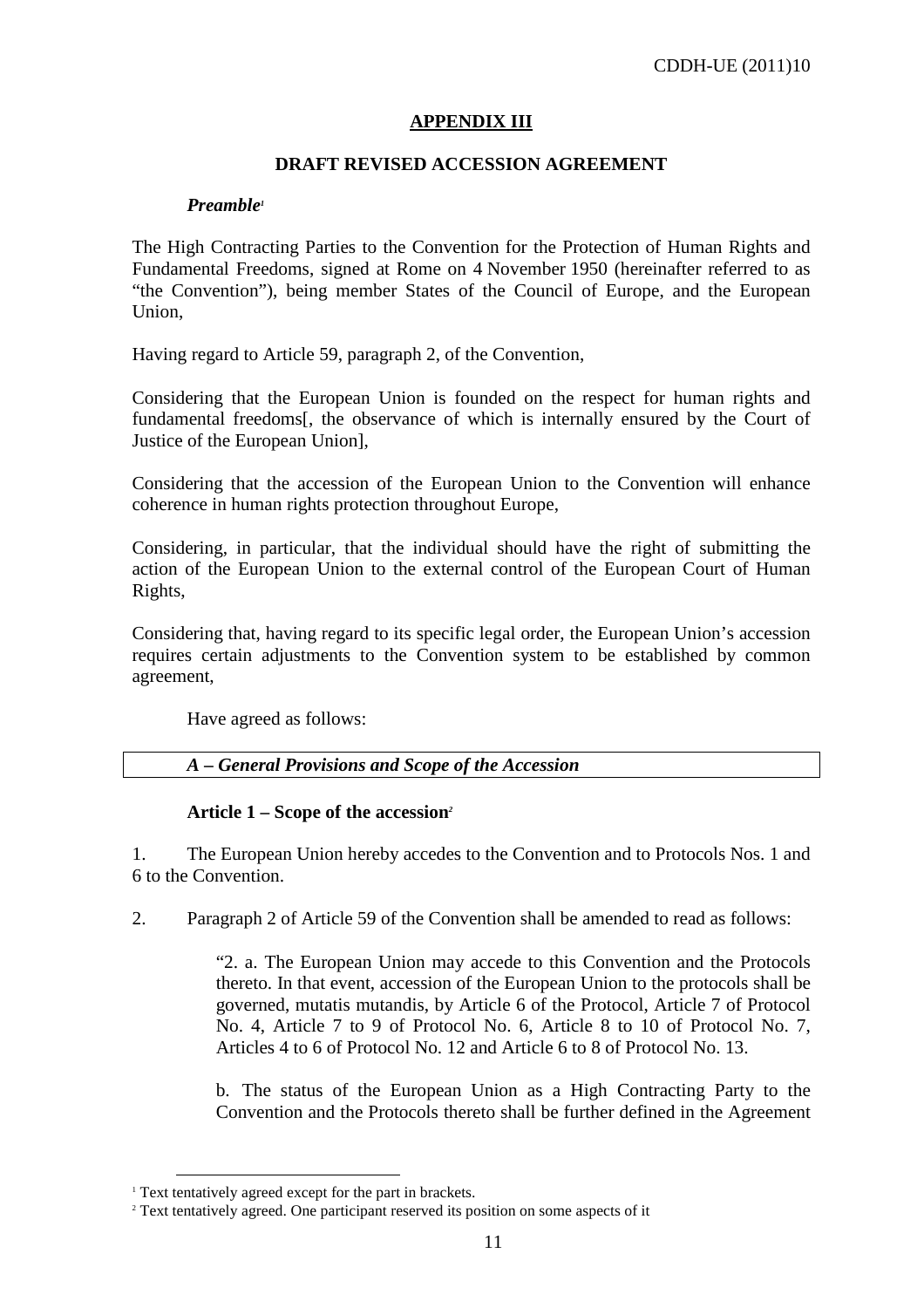on the Accession of the European Union to the Convention for the Protection of Human Rights and Fundamental Freedoms.

c. Accession to the Convention and the Protocols thereto shall impose on the European Union obligations with regard only to acts, measures or omissions of its institutions, bodies, offices or agencies, or of persons acting on their behalf. Nothing in the Convention or the Protocols thereto shall require the European Union to perform an act or adopt a measure for which it has no competence.

d. Where any of the terms "State", "State Party", "States" or "States Parties" appear in Article 10, paragraph 1 and in Article 17 of the Convention, Articles 1 and 2 of the Protocol, Article 2 of Protocol No. 4, Article 2 and Article 6 of Protocol No. 6, Articles 3, 4, 5 and 7 of Protocol No. 7, Article 3 of Protocol No. 12, and Article 5 of Protocol No. 13 to the Convention, they shall be understood as referring also to the European Union.

e. Where any of the terms "national security", "national law", "national laws", "national authority", "life of the nation", "country", "administration of the State", "territorial integrity", "territory of a State" and "domestic" appear in Articles 5, 6, 7, 8, 10, 11, 12, 13, 15 and 35 of the Convention, in Article 2 of Protocol No. 4 and in Article 1 of Protocol No. 7 to the Convention, they shall be understood as relating also, *mutatis mutandis*, to the European Union."

3. Paragraph 5 of Article 59 of the Convention shall be amended to read as follows:

"5. The Secretary General of the Council of Europe shall notify all the Council of Europe member States and the European Union of the entry into force of the Convention, the names of the High Contracting Parties who have ratified it or acceded to it, and the deposit of all instruments of ratification or accession which may be effected subsequently."

 *(Article 2 – deleted)* 

 $\overline{a}$ 

### **Article [3] – Reservations to the Convention***<sup>3</sup>*

1. The European Union may, when signing or expressing its consent to be bound by the provisions of this Agreement in accordance with Article [11], make reservations to the Convention and to the Protocol in accordance with Article 57 of the Convention.

2. Paragraph 1 of Article 57 of the Convention shall be amended to read as follows:

"1. Any State may, when signing this Convention or when depositing its instrument of ratification make a reservation in respect of any particular provision of the Convention to the extent that any law then in force in its territory is not in conformity with the provision. The European Union may, when acceding to this Convention, make a reservation in respect of any particular provision of the Convention to the extent that any law of the European Union then in force is not in conformity with the provision. Reservations of a general character shall not be permitted under this Article."

<sup>&</sup>lt;sup>3</sup> Text tentatively agreed. One participant reserved his position on some aspects of it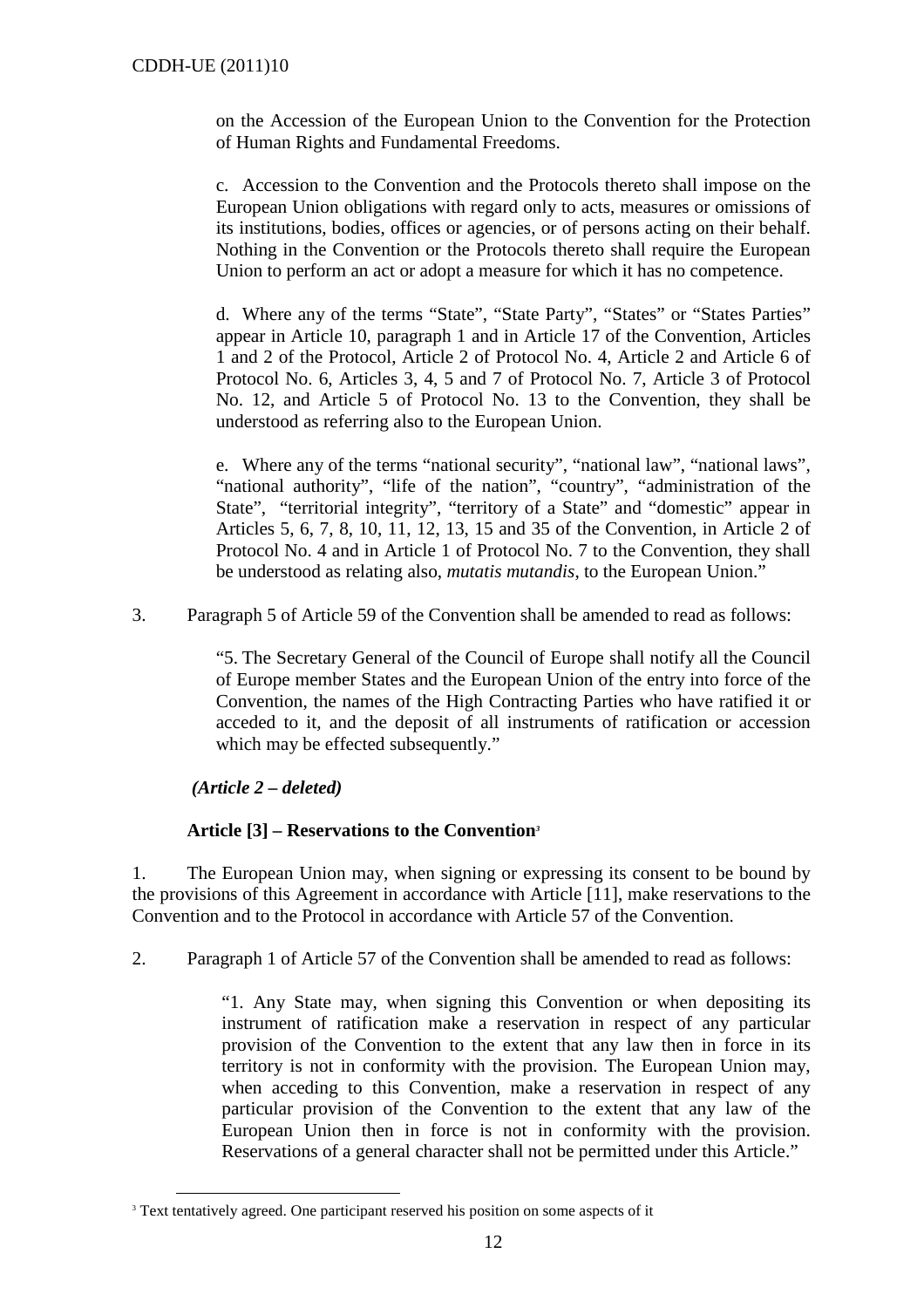### *B – Procedure before the European Court of Human Rights*

### **Article [4] – Co-respondent mechanism**

1. Article 36 of the Convention shall be amended as follows<sup>4</sup>:

a. The heading of Article 36 shall be amended to read as follows: "Third party interventions and co-respondents".

b. The following paragraph shall be added at the end of Article 36 :

"4. The European Union or a member State of the European Union may become a co-respondent to proceedings by decision of the Court in the circumstances set out in the Agreement on the Accession of the European Union to the European Convention for the Protection of Human Rights and Fundamental Freedoms. A co-respondent is a party to the case. The admissibility of an application shall be assessed without regard to the participation of a co-respondent in the proceedings.

[2. Where an application is directed against one or more member States of the European Union, the European Union may become a co-respondent to the proceedings in respect of an alleged violation notified by the Court if it appears that such allegation calls into question the compatibility with the Convention rights at issue of a provision of European Union law. 1<sup>5</sup>

[3. Where an application is directed against the European Union, the European Union member States may become co-respondents to the proceedings in respect of an alleged violation notified by the Court if it appears that such allegation calls into question the compatibility with the Convention rights at issue of a provision of the Treaty on European Union, the Treaty on the Functioning of the European Union or any other provision having the same legal value pursuant to those instruments.] 6

4. Where an application is directed against and notified to both the European Union and one or more of its member States, if the conditions in paragraph 2 or paragraph 3 are met, the status of any respondent may be changed to that of a co-respondent.<sup>7</sup>

5. A High Contracting Party shall become a co-respondent only at its own request, and by decision of the Court. The Court shall seek the views of all parties to the proceedings. When deciding on such requests the Court shall assess whether, in the light of the reasons given by the High Contracting Party concerned, it is plausible that the conditions in paragraph 2 or paragraph 3 are met. $s$ 

6. In proceedings to which the European Union is co-respondent, if the Court of Justice of the European Union has not yet assessed the compatibility with the Convention rights at issue of the provision of European Union law as under paragraph 2, then

<sup>4</sup> Text of paragraph 1 tentatively agreed.

<sup>&</sup>lt;sup>5</sup> Text of paragraph 2 discussed at the meeting. The participants reserved their position for further discussion.

<sup>6</sup> Text of paragraph 3 discussed at the meeting. The participants reserved their position for further discussion.

<sup>7</sup> Text of paragraph 4 tentatively agreed.

<sup>8</sup> Text of paragraph 5 tentatively agreed.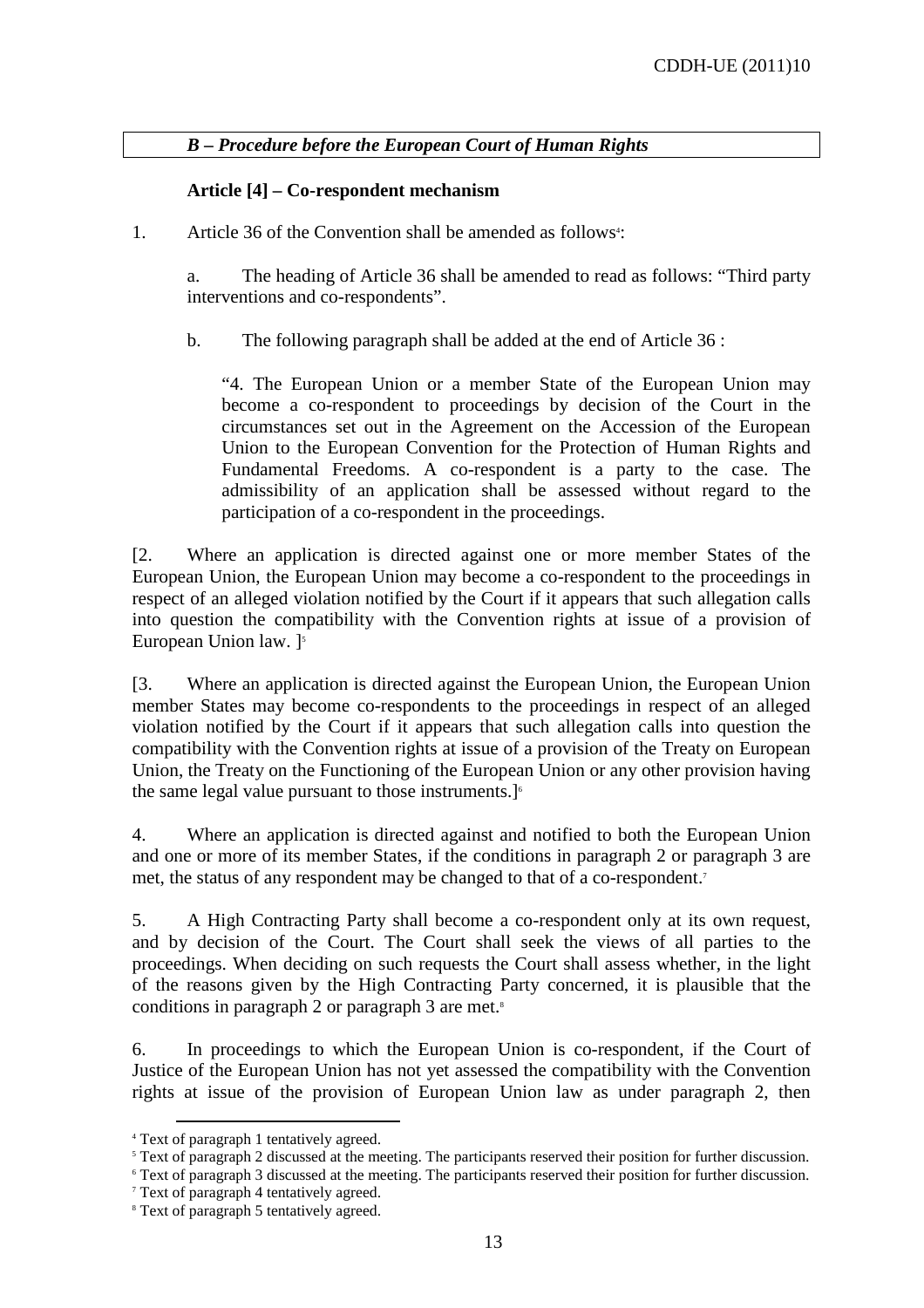sufficient time shall be afforded for the Court of Justice of the European Union to make such an assessment and subsequently for the parties to make observations. The European Union shall ensure that such assessment is made quickly so that the proceedings before the European Court of Human Rights are not unduly delayed.<sup>9</sup>

7. The respondent and the co-respondent shall [appear][present themselves] [jointly][as jointly responsible] in the proceedings before the Court.<sup>10</sup>

8. The present article shall apply to applications submitted from the date of entry into force of this Agreement.<sup>11</sup>

# **Article [5] – Inter-Party cases***<sup>12</sup>*

1. The first sentence of Article 29, paragraph 2 of the Convention shall be amended to read as follows:

 "A Chamber shall decide on the admissibility and merits of inter-Party applications submitted under Article 33".

2. The heading of Article 33 of the Convention shall be amended to read as follows:

"Article 33 - Inter-Party cases".

## **Article [6] – Interpretation of Articles 35 and 55 of the Convention<sup>13</sup>**

1. Proceedings before the Court of Justice of the European Union shall not be understood as constituting procedures of international investigation or settlement within the meaning of Article 35, paragraph 2, letter b of the Convention.

2. Article 55 of the Convention shall not be understood as preventing the operation of Article 344 of the Treaty on the Functioning of the European Union.

*C – Institutional and Financial Issues* 

### **Article [7] - Election of judges<sup>14</sup>**

1. A delegation of the European Parliament shall be entitled to participate, with the right to vote, in the sittings of the Parliamentary Assembly of the Council of Europe whenever the Assembly exercises its functions related to the election of judges in accordance with Article 22 of the Convention. The number of representatives of the European Parliament shall be the same as the highest number of representatives to which a State is entitled pursuant to Article 26 of the Statute of the Council of Europe.

<sup>9</sup> Text of paragraph 6 tentatively agreed. Two participants reserved their position on it

<sup>&</sup>lt;sup>10</sup> Text of paragraph 7 tentatively agreed except for the parts in brackets.

<sup>&</sup>lt;sup>11</sup> Text of paragraph 8 tentatively agreed.

<sup>&</sup>lt;sup>12</sup> Text tentatively agreed.

<sup>&</sup>lt;sup>13</sup> Text tentatively agreed.

<sup>&</sup>lt;sup>14</sup> Text tentatively agreed. Placement of paragraph 1 in the Accession Agreement or also in the Convention to be confirmed.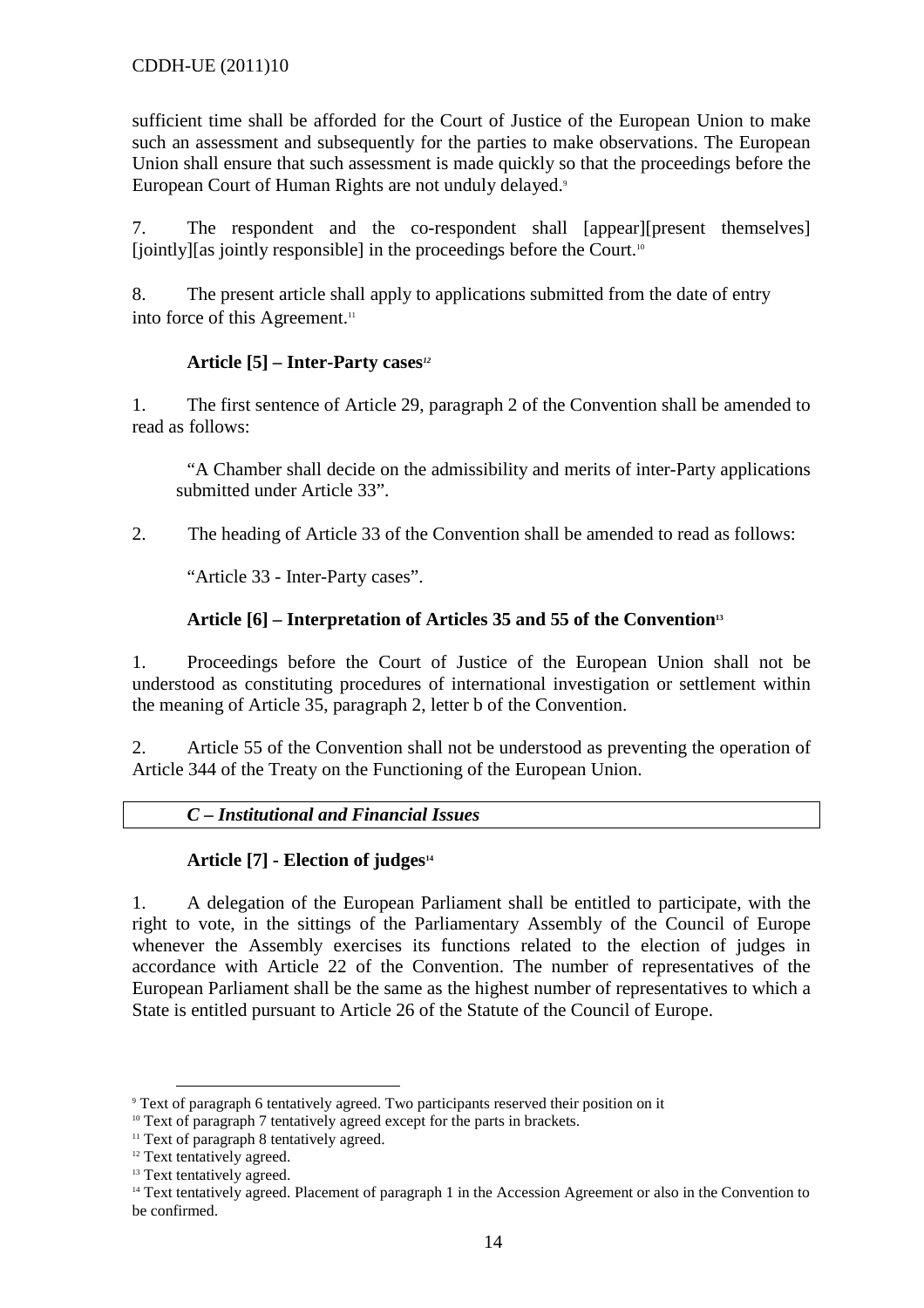2. The modalities of the participation of representatives of the European Parliament in the sittings of the Parliamentary Assembly of the Council of Europe and its relevant bodies shall be defined by the Parliamentary Assembly of the Council of Europe, in consultation with the European Parliament.

### **Article [8] - Participation of the European Union in the Committee of Ministers of the Council of Europe**

1. The Committee of Ministers shall take decisions with the participation, with the right to vote, of the European Union<sup>15</sup>:

- a. under Article 26, paragraph 2, Article 39, paragraph 4, Article 46, paragraphs 2 to 5 or Article 47 of the Convention; or
- b. regarding the adoption of amending and additional protocols to the Convention; or
- c. regarding the adoption or implementation of any other instrument or text addressed to all High Contracting Parties to the Convention or to the Court, or relating to the functions exercised by virtue of the Convention by the Committee of Ministers or the Parliamentary Assembly of the Council of Europe.

[2. Regarding judgments against the European Union as a respondent or co-respondent the rules of procedure of the Committee of Ministers regarding voting rights shall be adapted to provide adequate safeguards to ensure that [the exercise of combined votes by the European Union and its member States shall not cause prejudice to the effective exercise by the Committee of Ministers of its supervisory functions under Articles 39 and 46 of the Convention.]  $]^{16}$ 

### **Article [9] - Participation of the European Union in the expenditure related to the Convention<sup>17</sup>**

1. The European Union shall pay an annual contribution to the expenditure related to the functioning of the Convention. Such contribution shall be in addition to the contributions made by the other High Contracting Parties. For any year (A), the amount of that contribution shall be equal to the result of the application of the highest rate of contribution to the Ordinary Budget of the Council of Europe borne by any State in that year to an amount corresponding to 34 % of the amount of the Ordinary Budget of the Council of Europe (including employer's contributions to pensions) in the previous year  $(A-1)$ .

2. The percentage referred to in the third sentence of paragraph 1 shall be adapted, by agreement between the Council of Europe and the European Union, to the proportion of the expenditure related to the functioning of the Convention in relation to the expenditure

 $\overline{a}$ <sup>15</sup> Text of paragraph 1 tentatively agreed pending a final definition of all the questions related to the voting rights in the context of the supervision of the execution of judgments. Placement of paragraph 1 in the Accession Agreement or also in the Convention to be confirmed.

<sup>&</sup>lt;sup>16</sup> Text of paragraph 2 discussed at the meeting. The participants reserved their position for further discussion.

<sup>&</sup>lt;sup>17</sup> Article tentatively agreed on the principle. Text to be revised by the Secretariat.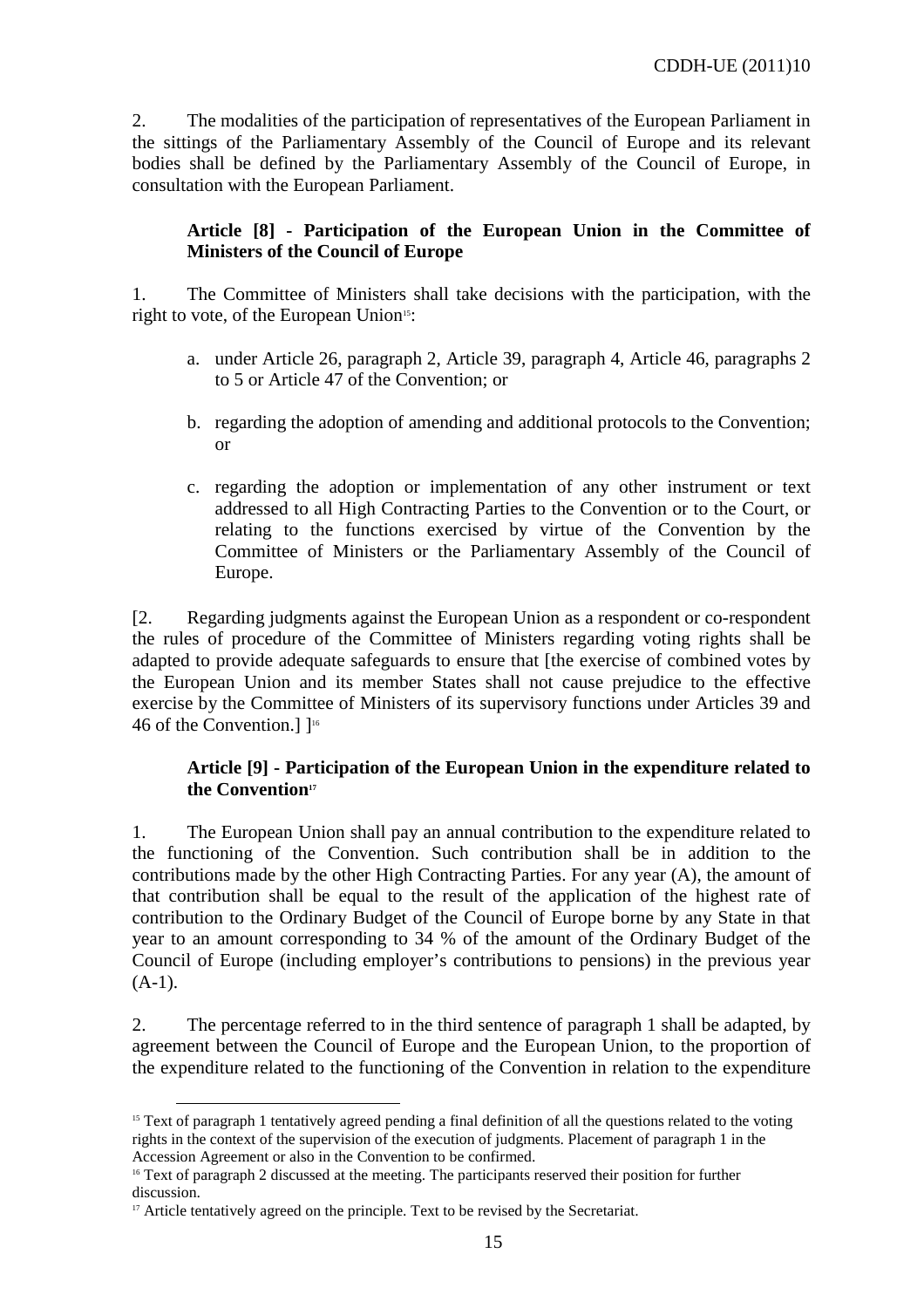provided for in the Ordinary Budget of the Council of Europe, if that proportion for two consecutive years deviates by more than 2,5 percentage points from the percentage referred to in the third sentence of paragraph 1. For the purpose of such adaptation, no account shall be taken of any deviation resulting from a decrease in absolute figures of the expenditure related to the functioning of the Convention as compared to the situation existing in the year preceding that in which the European Union becomes a party to the Convention. Any new percentage resulting from such adaptation shall be subject to further adaptations, in accordance with this paragraph.

3. For the purpose of paragraphs 1 and 2, shall be considered as expenditure related to the functioning of the Convention the expenditure on

- a. the functioning of the Court;
- b. the supervision of the execution of the judgments of the Court; and
- c. the functioning of the Committee of Ministers, the Parliamentary Assembly and the Secretary General of the Council of Europe when performing their functions under the Convention,

increased by 15 % for the related administrative overhead costs.

4. Practical arrangements for the implementation of this Article may be determined by agreement between the Council of Europe and the European Union.

### *D – Miscellaneous and Final Provisions*

### **Article [10] – Relations with other Agreements<sup>18</sup>**

1. As regards the European Agreement relating to Persons Participating in Proceedings of the European Court of Human Rights of 5 March 1996 (ETS No. 161):

- a. The European Union shall respect the provisions of Articles 1 to 6 of the European Agreement relating to Persons Participating in Proceedings of the European Court of Human Rights. The Contracting Parties to that Agreement shall, for the purpose of its application, treat the European Union as if it were a Contracting Party to that Agreement.
- b. The European Union shall be consulted before amending the European Agreement relating to Persons Participating in Proceedings of the European Court of Human Rights.
- c. The Secretary General of the Council of Europe shall notify the European Union of:
	- any signature;
	- the deposit of any instrument of ratification, acceptance or approval;
	- any date of entry into force of that Agreement in accordance with Articles 8 and 9 thereof;
	- any other act, notification or communication relating to that Agreement.

<sup>&</sup>lt;sup>18</sup> Text tentatively agreed.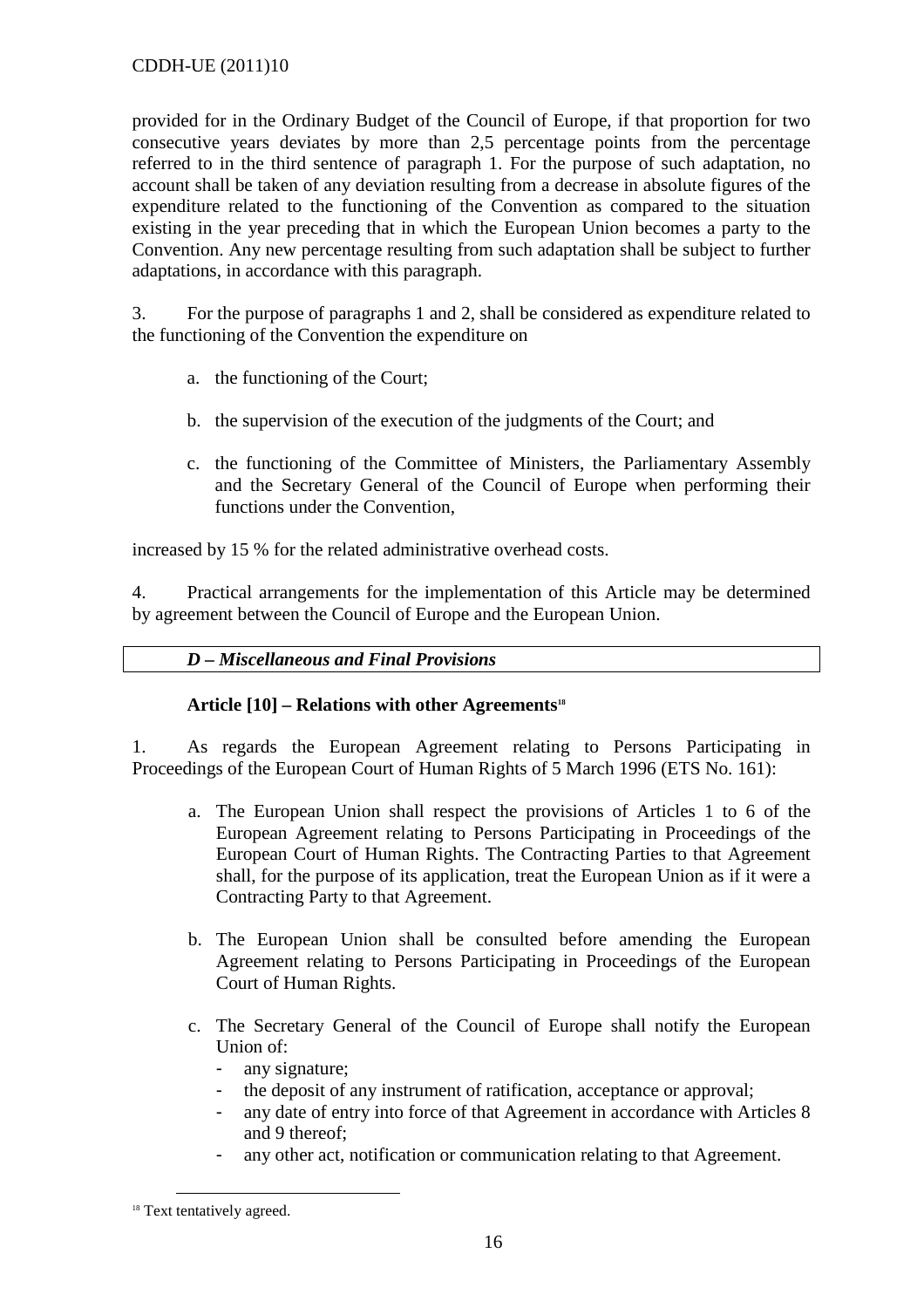2. As regards the General Agreement on Privileges and Immunities of the Council of Europe of 2 September 1949 and its Protocol of 6 November 1952 (ETS No. 002 and 010):

- a. The European Union shall respect the provisions of Articles 1 to 19 of the General Agreement on Privileges and Immunities of the Council of Europe and of Article 2 to 6 of its Protocol in so far as they are relevant to the operation of the Convention. The Contracting Parties to that Agreement and to its Protocol shall, for the purpose of their application, treat the European Union as if it were a Contracting Party to that General Agreement and to that Protocol.
- b. The European Union shall be consulted before amending the General Agreement on Privileges and Immunities of the Council of Europe or its Protocol.
- c. The Secretary General of the Council of Europe shall notify the European Union of:
	- any signature of the Protocol to the General Agreement;
	- the deposit of any instrument of ratification of the General Agreement or of its Protocol;
	- any date of entry into force of that General Agreement in accordance with Article 22 thereof, or of its Protocol, in accordance with article 7 of the latter;
	- any other act, notification or communication relating to that General Agreement or to its Protocol.

3. As regards the Sixth Protocol to the General Agreement on Privileges and Immunities of the Council of Europe of 5 March 1996 (ETS No. 162):

- a. The European Union shall respect the provisions of Articles 1 to 6 of the Sixth Protocol to the General Agreement on Privileges and Immunities of the Council of Europe. The Contracting Parties to that Protocol shall, for the purpose of its application, treat the European Union as if it were a Contracting Party to that Protocol.
- b. The European Union shall be consulted before amending the Sixth Protocol to the General Agreement on Privileges and Immunities of the Council of Europe.
- c. The Secretary General of the Council of Europe shall notify the European Union of:
	- any signature;
	- the deposit of any instrument of ratification, acceptance or approval;
	- any date of entry into force of that Protocol in accordance with Articles 8 and 9 thereof;
	- any other act, notification or communication relating to that Protocol.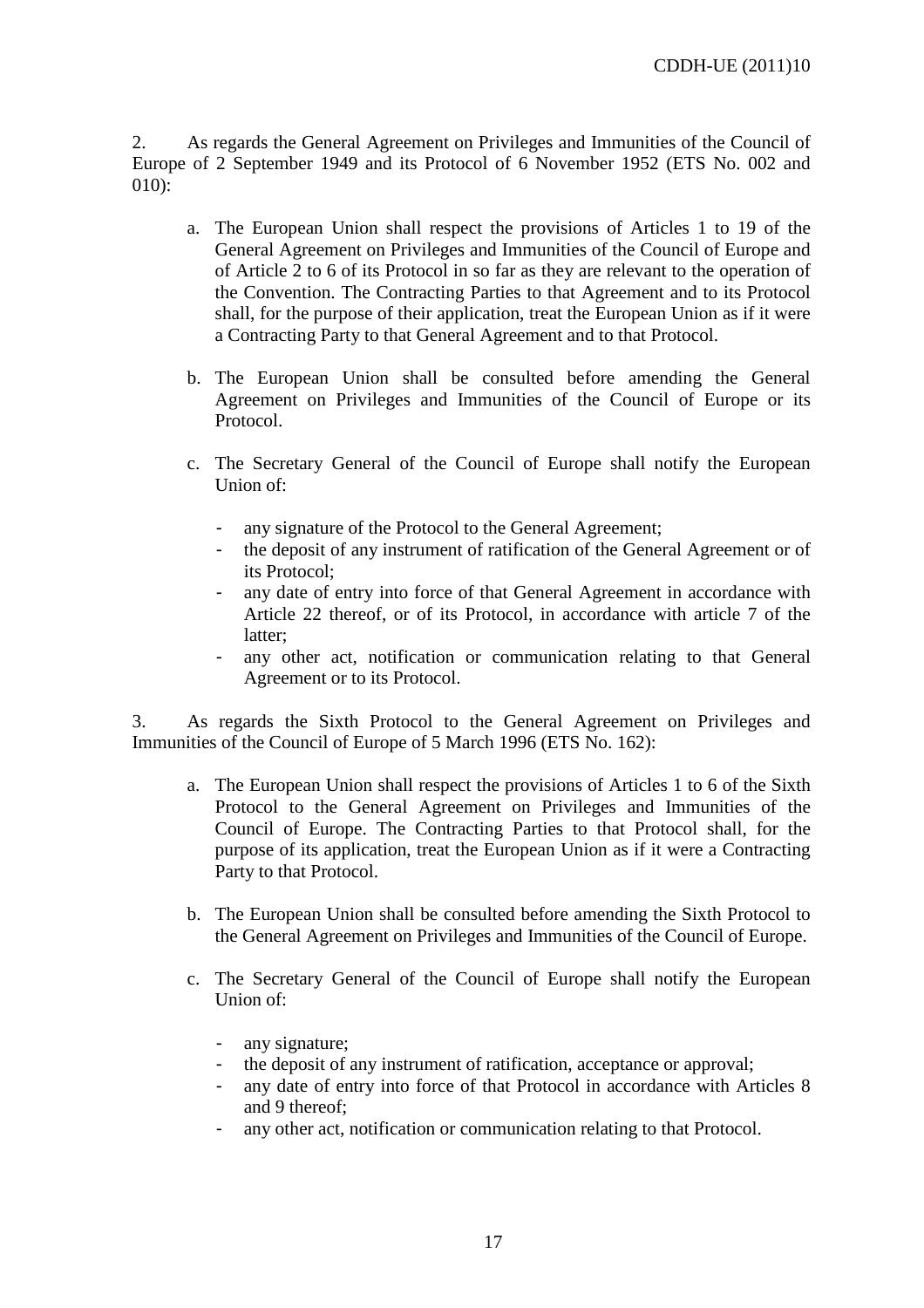## **Article [11] – Signature and Entry into Force<sup>19</sup>**

1. The High Contracting Parties to the Convention at the date of the opening for signature of this Agreement and the European Union may express their consent to be bound by :

a. signature without reservation as to ratification, acceptance or approval, or

b. signature with reservation as to ratification, acceptance or approval, followed by ratification, acceptance or approval.

2. Instruments of ratification, acceptance or approval shall be deposited with the Secretary General of the Council of Europe.

3. This Agreement shall enter into force on the first day of the month following the expiration of a period of three months after the date on which all High Contracting Parties to the Convention and the European Union have expressed their consent to be bound by the Agreement in accordance with the provisions of the preceding paragraphs.

4. The European Union shall become a party to the Convention and to Protocols Nos. 1 and 6 at the date of entry into force of this Agreement.

## **Article [12] – Reservations<sup>20</sup>**

No reservation may be made in respect of the provisions of this Agreement.

### **Article [13] – Notifications<sup>21</sup>**

The Secretary General of the Council of Europe shall notify the member States of the Council of Europe and the European Union of:

- a. any signature without reservation in respect of ratification, acceptance or approval;
- b. any signature with reservation in respect of ratification, acceptance or approval;
- c. the deposit of any instrument of ratification, acceptance or approval;
- d. the date of entry into force of this Agreement in accordance with Article [11];
- e. any other act, notification or communication relating to this Agreement.

In witness whereof the undersigned, being duly authorised thereto, have signed this Agreement.

Done at .............. the .............., in English and in French, both texts being equally authentic, in a single copy which shall be deposited in the archives of the Council of Europe. The Secretary General of the Council of Europe shall transmit certified copies to each member State of the Council of Europe and to the European Union."

<sup>&</sup>lt;sup>19</sup> Text tentatively agreed.

<sup>&</sup>lt;sup>20</sup> Text tentatively agreed.

<sup>&</sup>lt;sup>21</sup> Text tentatively agreed.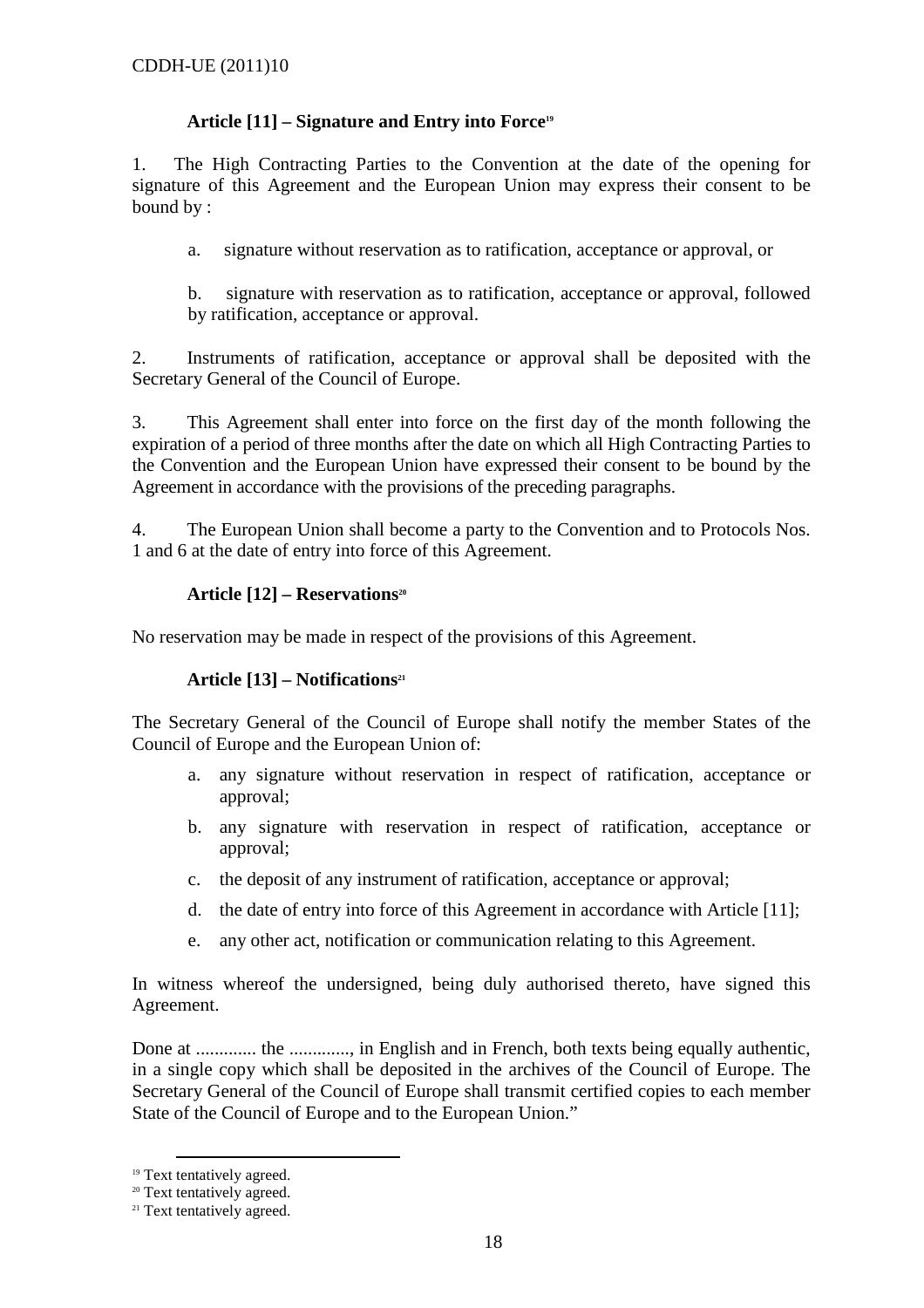### *Annex to the Agreement (forming an integral part thereof) <sup>22</sup>*

*Option 1:* [In the light of collective [guarantee][enforcement] of the rights set forth in the Convention by all High Contracting Parties thereto and in accordance with the established practice of the Committee of Ministers, the European Union and its member States recognise that the supervision of execution of judgments is exercised by all High Contracting Parties in accordance with legal criteria arising from each judgment and the rules of procedure which were provided for:  $]^{23}$ 

or

*Option 2:* [Taking into account that the supervision of the execution of judgments is a collective exercise by all High Contracting Parties acting with a view to ensure that respondent Parties discharge their legal obligations under Article 46 of the Convention, the European Union and its member States recognise that:  $]^{24}$ 

- a) Regarding judgments against a High Contracting Party other than the European Union or a member state of the European Union, there is no legal obligation under the EU treaties incumbent on the member States of the European Union to express positions or to vote in a coordinated manner even where the EU expresses a position or exercises its right to vote.
- b) Regarding judgments against a High Contracting Party which is a member state of the European Union in cases where the European Union is not a co-respondent to the proceedings, the European Union is precluded for reasons pertaining to its internal legal order from expressing a position or exercising its right to vote, and there is no legal obligation under the European Union treaties incumbent on the member States to express positions or to vote in a coordinated manner.]

 $\overline{a}$  $22$  The participants reserved their position on the Annex for further discussion.

<sup>&</sup>lt;sup>23</sup> Text of Option 1 of the opening paragraph of the Annex discussed at the meeting.

<sup>&</sup>lt;sup>24</sup> Text of Option 2 of the opening paragraph of the Annex proposed by the Secretariat on the basis of discussion at the meeting.